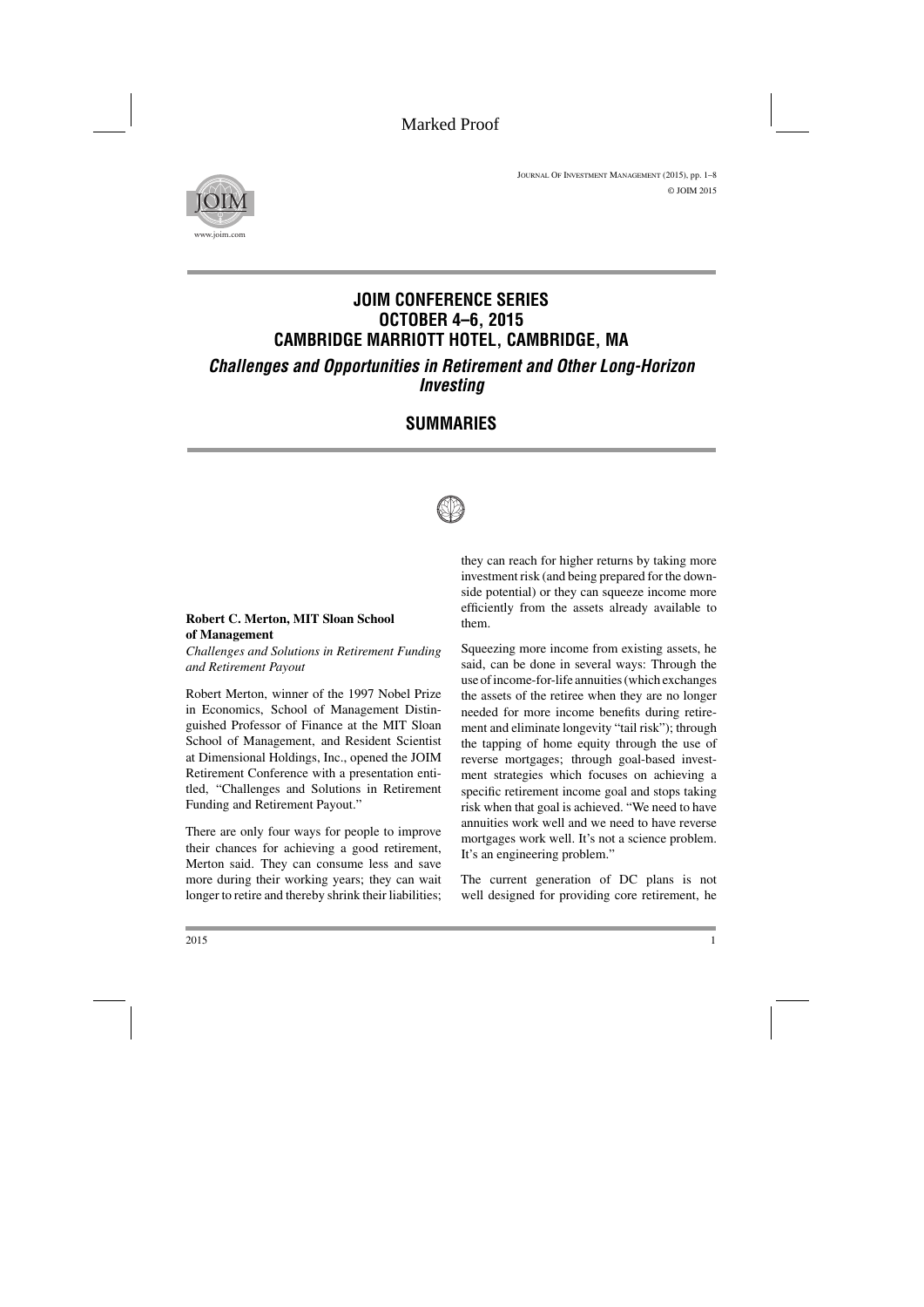said. The next generation of DC plans should focus more on informing participants about their progress toward their retirement income funding goals, and less on investment selection, asset allocation and other technical information that isn't meaningful to the mass of disengaged DC participants.

At a time when ratio of the number of years spent saving to the number of years spent in retirement is falling to only about 2:1 (40 years of saving and 20 years of retirement), the task of financing retirement entirely from workplace savings programs is becoming impossible for most people. "Those are the real constraints," he said. "We've had too much discussion of easy ways to provide a good retirement that are simply not feasible."

## **Andrew W. Lo, MIT Sloan School of Management**

*Can Financial Engineering Cure Cancer?*

In his presentation, "Can Financial Engineering Cure Cancer," Andrew W. Lo of the MIT Sloan School of Management, said biomedicine is at an "inflection point." Since the completion of the sequencing of the human genome in April 2003, biotech researchers have made important breakthroughs, with vast implications for the treatment of cancer and other serious diseases. But the amount of funding available to bring these breakthroughs to market as FDA-approved therapies has been falling.

Large pharmaceutical companies have reduced spending on basic research, preferring instead to distribute products that small firms develop much as major motion picture studios have switched from making movies to distributing independently produced films. At the same time, the number of venture-capital firms backing biotech companies has been falling, thanks to the increasing risks and uncertainties involved in bringing new drugs to market.

To address this market failure, Lo and his coauthors propose the creation of a \$5–\$15 billion "biomedical megafund." Such a fund would invest in a diverse portfolio of 150 early-stage cancer research projects, for instance, andin doing so, the chances of two or more of those therapies of coming to market would rise to more than 99%. The diversity of projects within the portfolio is a key ingredient for success as it can help to reduce risk a level that would enable a megafund to issue debt in addition to equity; the investment risk could be divided into tranches, with senior debt, junior debt and equity liabilities ("research-based obligations"). The ability to issue debt is critical as it would open investment to a wider range of investors, including pension funds, which have greater investment capacity and longer time horizons.

According to the simulations Lo and his coauthors ran, such a fund's mean return on equity was 7.2% to 11.4%; debtholders could expect a return of 5% to 8%.

Software with an open-source license is freely available to encourage others to experiment with the parameter values, including costs, likelihood of success, the duration of clinical trials, the potential payouts if the project yields a marketable drug, and correlations between projects (please see http://alo.mit.edu). A shorter and less technical version of his talk is available at http://www.youtube.com/watch?v=xu86b YKVmRE

## **Roger Stein, MIT Sloan School of Management**

*A Simple Hedge for Longevity Risk and Reimbursement Risk Using Research-Backed Obligations*

In what served as a complement to Professor Lo's presentation, his colleague Roger Stein of the MIT Sloan School of Management presented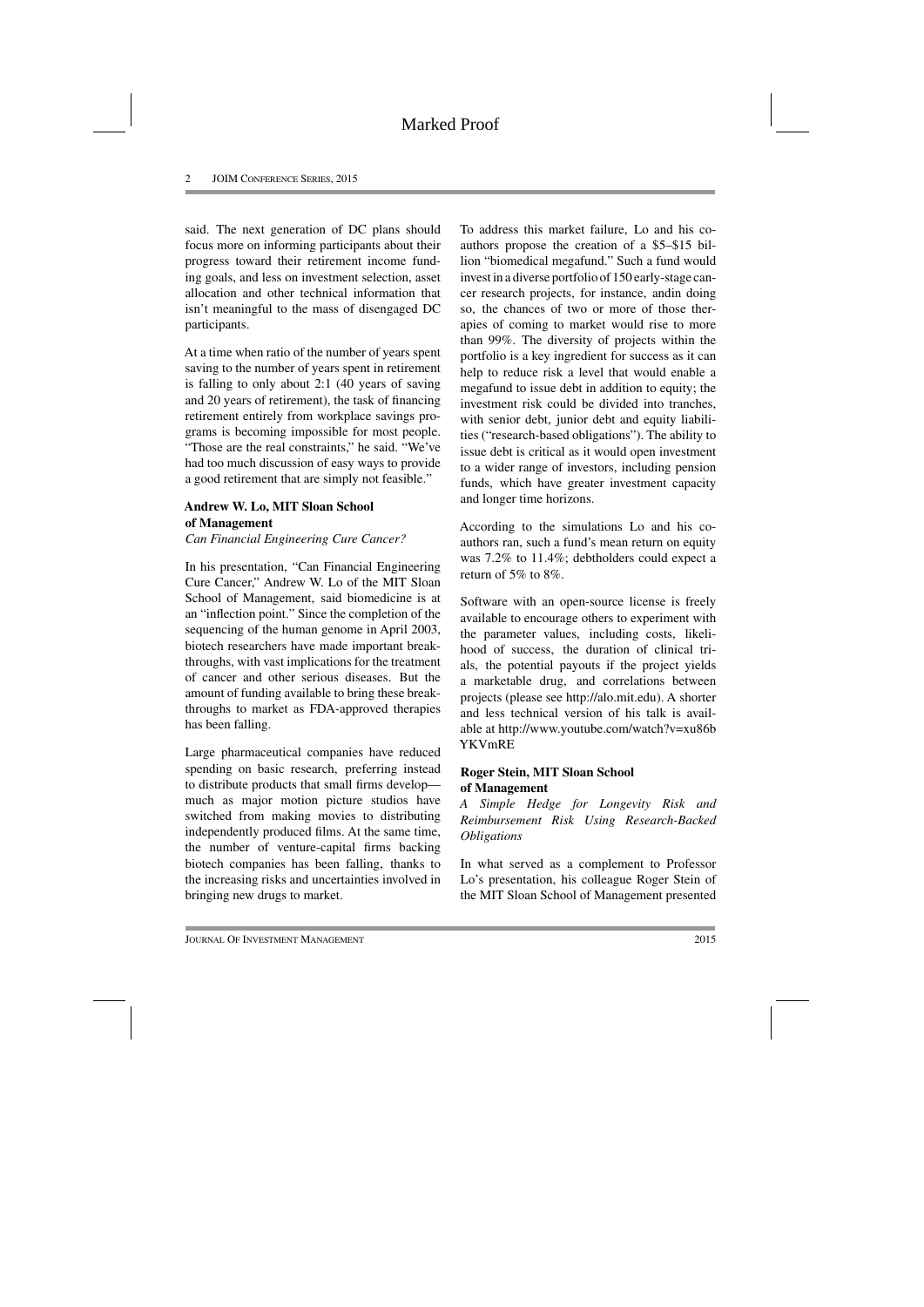research that demonstrated why healthcare insurance companies and annuity issuers might want to invest in research-backed obligations (RBOs) as a hedge. His presentation was called, "A Simple Hedge for Longevity Risk and Reimbursement Risk Using Research-Baked Obligations."

If the therapies financed by the RBOs become marketable drugs, healthcare insurance companies face "reimbursement" risk: they would be liable for paying for the cost of the clinical use of those drugs, which are likely to be very expensive. Most of those therapies extend human lifespans, so life insurance companies and defined-benefits pension funds would similarly face rising "longevity tail risk"—the risk that annuity owners or pension plan participants might outlive actuarial projections and collect payments for longer than expected. Cash flows from investments in portfolios of those therapies would mitigate both of those risks.

While most people would consider life extension a boon, Stein said, longer life spans are expensive. A two percent reduction in cancer mortality would create about 1.7 million extra years of life worldwide, he said. A single added year of average lifespan among 350,000 pensioners with an average annual benefit of \$20,000 would cost their pension plan an extra \$7 billion in future value. For health benefits providers such developments are also costly. Specialty drugs tend to be expensive; 70% of drugs approved by the FDA in 2014 were specialty drugs, and according to one study, they represented only one percent all subscriptions, but accounted for 32% of all drug expenditures.

Stein presented analytic models demonstrating how to calculate the amount of RBO equity required to hedge specific longevity and reimbursement risks in simple cases. He went on to present detailed simulation results that accommodated much more realistic assumptions and behavior. In the simulations, the RBO securities were highly effective at hedging reimbursement risk for health benefits providers and did so at relatively low cost.

## **Dan diBartolomeo, Northfield Information Systems**

*Seeing the Big Picture: How Conflict and Corruption Impact Financial Markets*

War is not only unhealthy for small children and other living things; it also causes returnrobbing volatility in financial markets, according to Dan diBartolomeo, the president and CEO of Northfield Information Systems. So is official corruption. In his presentation, entitled, "Seeing the Big Picture: Financial Markets, Conflict and Corruption," he argued that it would be "in the financial self-interest of large asset owners to proactively try to reduce market volatility by making targeted donations or 'impact investments' to international non-governmental organizations" such as UNICEF, the Red Crescent or Doctors without Borders.

Equity performance turns out to be negatively correlated  $(-30\% \text{ to } -38\%)$  with deaths in military conflicts, and bond performance is even more negatively correlated  $(-63\% \text{ to } -71\%)$ , according to diBartolomeo's analysis of data for the period from 1900 to 2010. "Wars are expensive, driving up yields; losers in war can't pay and there is no 'upside' for lenders even if their borrower wins a war." he said.

Official corruption has a similar depressive effect on markets, diBartolomeo found. He hypothesized that the ratio of equity market valuation divided by Gross Domestic Product would be lower in countries with a perceived high degree of corruption. Comparing World Bank data on equity market capitalization/GDP with the Transparency International Corruption Perceptions Index, he found a correlation of −45%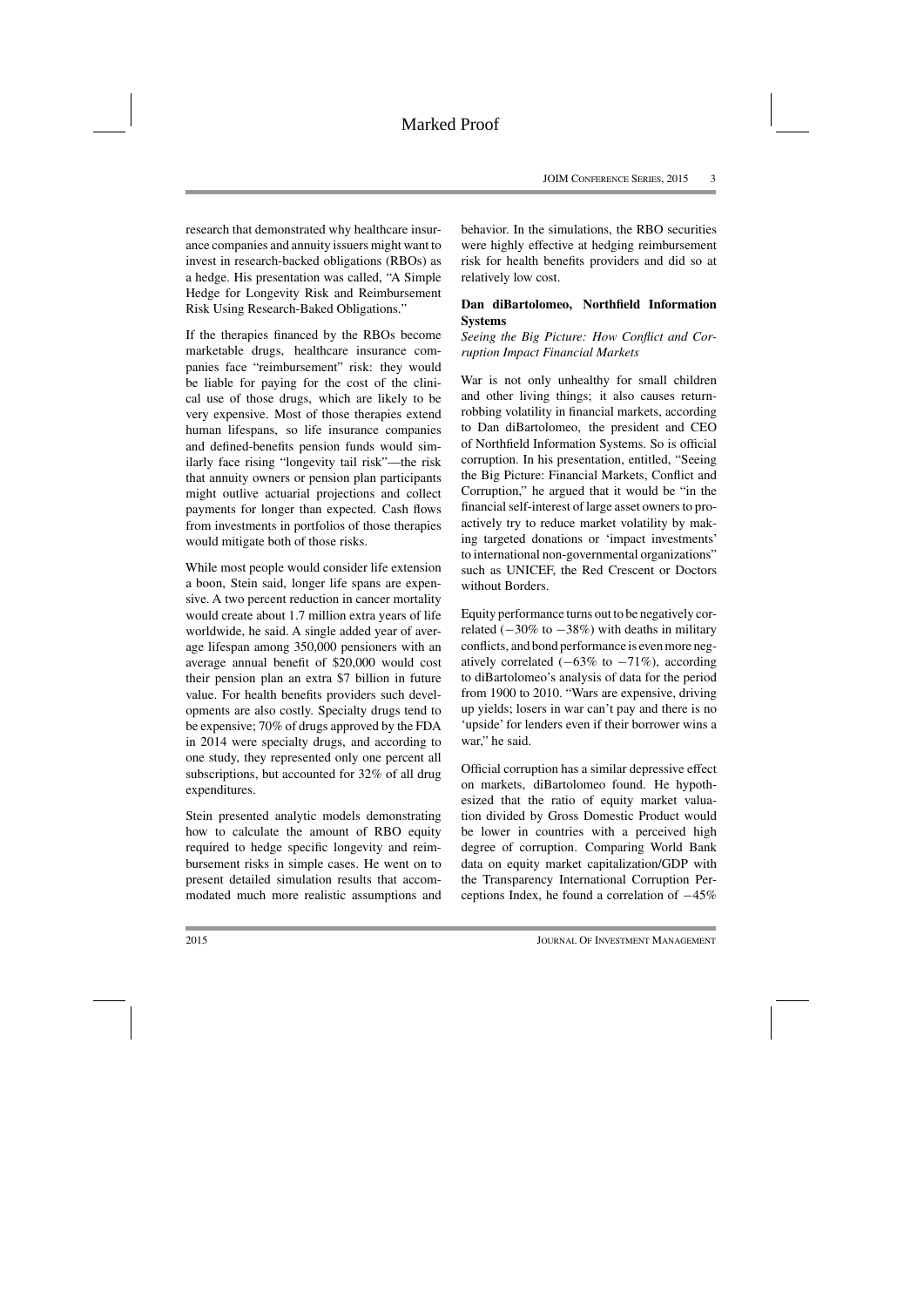between the two for a sample of 100 countries in 2012 and a −48% correlation within 82 countries with functional equity markets in 2002.

These findings pointed to the logic of contributing a small percentage of global assets to NGOs. Backed by "the arithmetic of enlightened selfinterest," he suggested that a contribution of \$33 billion to NGOs would pay for itself by reducing volatility and thereby reducing the drag on the rate of long-term compounding. The \$33 billion figure was arrived at by assuming investors would agree to "take market return minus 3% on 1% of their portfolios," and multiple the three basis points times the current market value of all traded financial markets (\$110 trillion).

"For sovereign wealth funds and other large long term asset owners (DB pensions and endowments), the real risk of disaster comes from geopolitical conflicts that can disturb the functioning of markets," diBartolomeo said. "We illustrate that it may be plausible that asset owners may be able to pro-actively reduce market risks sufficiently to offset related costs."

#### **Jeffrey Bohn, State Street Global Exchange**

*Improving a Pension Fund's Asset-Liability Management with Latent-Factor Modeling*

Since the great financial crisis, asset managers have looked for new risk analysis tools that might protect pension funds and other large portfolios from extreme and unexpected "tail risk" losses. The crisis taught them that even when the metrics for directly observable "fundamental factors" like interest rates or volatility look normal, untracked "latent factors" can lurk in portfolios—especially in complex multi-asset portfolios—and pose rare catastrophic risks.

But how does a risk hunter make the invisible visible—without conjuring up images that aren't really there. Jeffrey Bohn, Chief Science Officer and head of GX Labs at State Street Global

Exchange, presented his proposal for an "integrated simulation model that relies on extracting latent factors and factor loadings from market security prices" and showed "how equity, reservecurrency sovereign bonds (fixed income), corporate bonds and a simple liability profile can be linked to the same underlying latent-factor set."

"This method is designed to give you tools to find the risk needle in the haystack and then decide what you're going to do with the needle," he said during a presentation based on his recent paper, "Improving a Pension Fund's Asset-Liability Management with Latent-Factor Modeling."

"A latent-factor model embedded in a forwardlooking simulation of both assets and liabilities can facilitate better ALM as the profile of positions, sub-portfolios, asset classes and factor risks can be disentangled in terms of how each portfolio component contributes to both volatility, expected tail loss and expected funding gaps," Bohn's paper said. "These analyses can provide guidance with respect to new investments, re-allocation strategy and hedge overlays. Accordingly, systemic risks can be quantified and compared to prioritize scarce analyst resources to drill into what risks should be better managed. Moreover, these systemic risks can be identified and potentially mitigated."

## **Vineer Bhansali, PIMCO**

#### *Downside Risk Management of Retirement Investments*

Does the use of "tail risk" hedging strategies make sense for people who are investing for retirement? Vineer Bhansali, managing director at PIMCO, the company best known for actively managed bond mutual funds, argued in his presentation that when pre-retirees know that they have a hedge in place that buffers their portfolios against severe declines in market value, they'll be more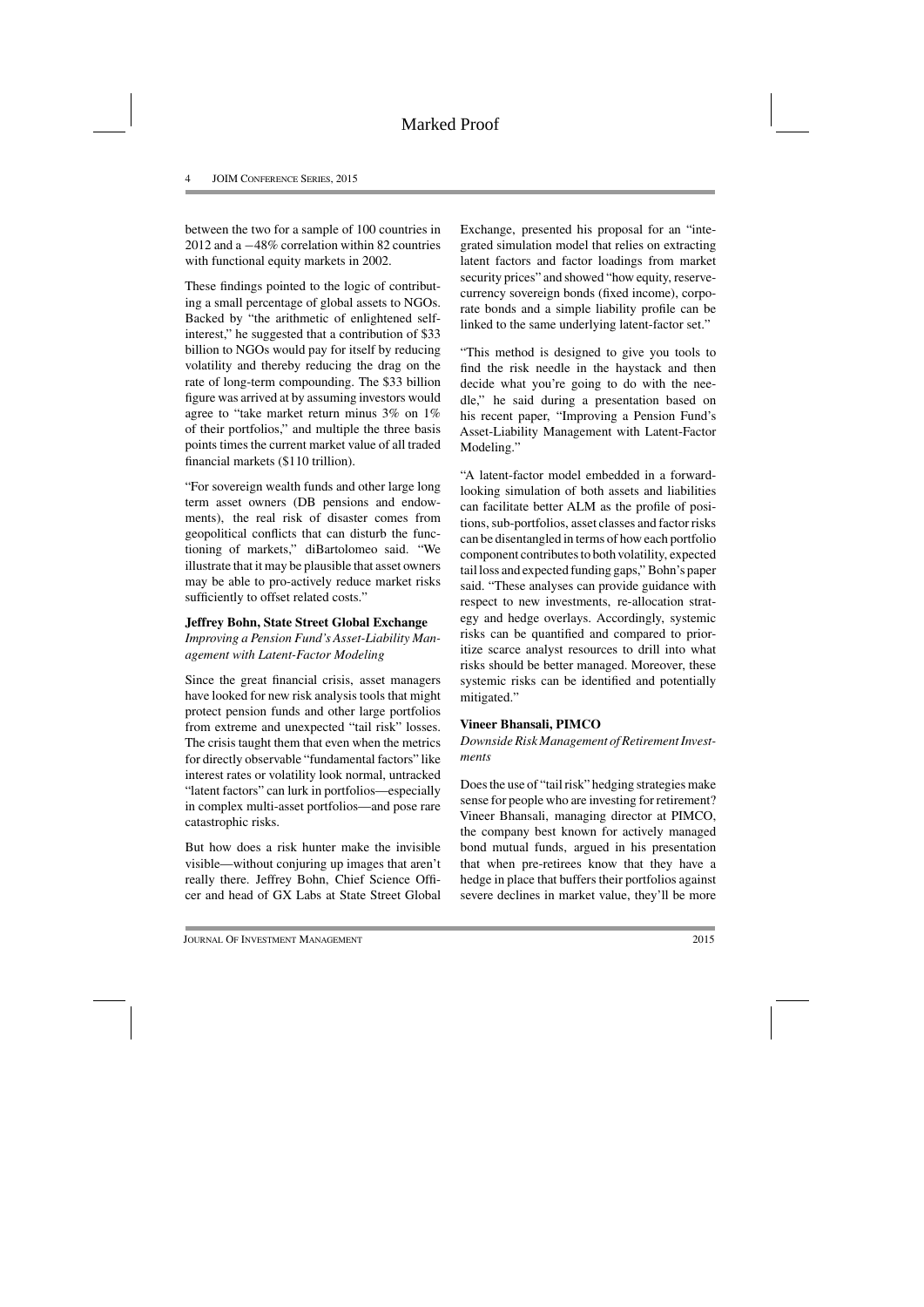willing to take the risks that can enhance longterm returns, be less prone to panic-selling, and more likely to respond opportunistically to market drawdowns.

Pre-retirement investors should think of buying equity put options with at least 30 basis points (0.3%) of their portfolio value each year—and as much as 50 or 100 basis points—as "the cost of doing business" in saving for retirement, Bhansali said. Such hedges would limit downside risk, provide liquidity in distressed markets, and enable higher strategic risk-taking. "Tail risk hedging enables investors to keep playing offense in the face of large market shocks," he noted.

Retirement plan participants and retirees need to think about retirement financing and retirement wealth differently, he said. The combination of the present value of Social Security benefits and the value of their homes constitutes by far the largest portion of the net worth most retirees, including many relative affluent ones. For most people, investments represent only 20% or 30% of their net worth. This means their overall wealth risk doesn't go up very much when they increase their exposure to equities. "Incorporating [Social Security and housing] assets into the asset allocation process leads to a higher equity allocation and less long-duration fixed income," Bhansali's slides showed.

As for mitigating personal longevity risk—the risk that a person will outlive his savings and experience a significant decline in living standards— Bhansali recommended against immediate annuities, whose prices have risen by 50% in the past 20 years, but in favor of deferred income annuities. He recommended allocating 10% to 25% of wealth to the purchase of an annuity that begins paying income after age 80. According to the presentation, "A deferred annuity provides the retiree with a more targeted longevity 'safety net.' Without it, the retiree must substantially delay spending in order to self-insure against…living substantially longer than one can expect."

#### **Tom Reid, Sun Life, Peggy McDonald, Prudential, Robert Pozen (moderator), MIT Sloan School of Management** *Innovative Retirement Products: A Panel Discussion*

In an attempt to achieve something close to universal enrollment by Canadian workers in a retirement savings plan, Canada has introduced a new initiative called the Pooled Registered Pension Plan, according to a presentation by Tom Reid, senior vice president, Group Retirement Services, at Sun Life, one of Canada's largest insurers.

The PRPP, which so far has been established only in Quebec, resembles the NEST (National Employment savings Trust) plan in the UK and the still unrealized "automatic IRA" program in the U.S. All three programs aim to establish lowcost retirement savings vehicles for workers in companies where no salary-deferral savings plan currently exists.

Canada's pension landscape differs from that of the U.S. in a few important ways. "Defined contribution has had a slow adoption rate in Canada," Reid said. Only 4% of Canada's \$200 billion in pension assets are in DC plans; the rest are in defined benefit plans. But in Canada, as in the U.S., the trend is toward DC. The PRPP, whose pooled assets would be managed by a bank, insurance company or mutual fund company, would supplement the current national pension, financed with general revenues, which pays older Canadians between \$565 and \$1100 (Canadian dollars) per month. Employers would not be required to choose investments for PRPP participants or serve as plan fiduciaries, Reid said.

On the topic of pension buyouts, Peggy McDonald described Prudential's activity in this area. She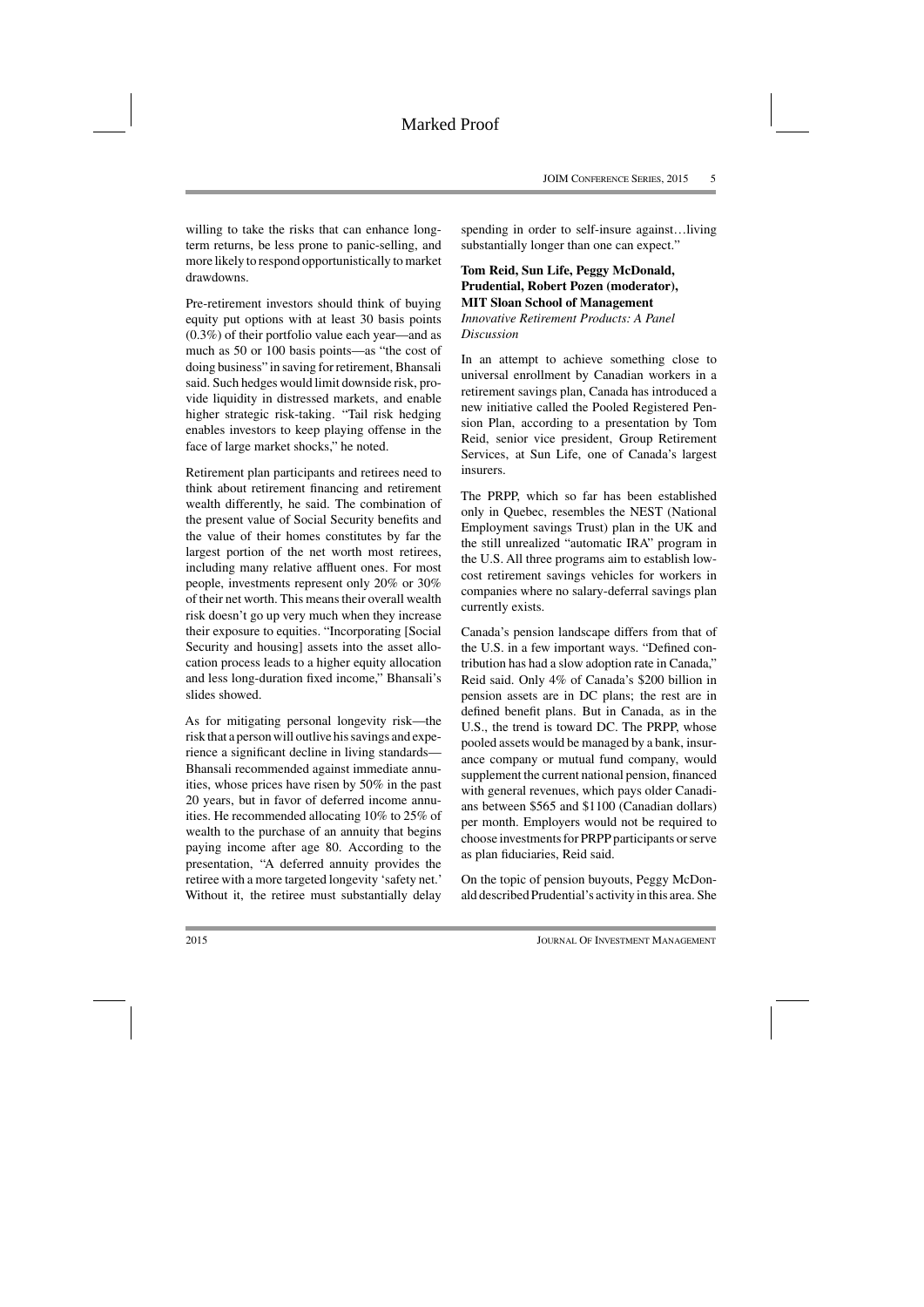described the actuarial and financial mechanics behind Prudential's recent transactions with pension plans at JCPenney and Royal Philips, where Prudential sold group annuities to those plans and the plans transferred a portion of their pension liabilities and assets to Prudential.

The pension buyout business in the U.S. traditionally involve mostly small pension plans and generated sales of only about \$1 billion to \$2 billion a year, McDonald said. But the trickle has turned into a flood. In recent years, as the funded ratio of multi-billion dollar plans has fallen, sponsors of those plans have become more interested in transferring at least some of their pension risk to insurers through the purchase of group annuities. (In the U.K., where pension liabilities tend to be indexed to inflation, plans have tended to de-risk through "longevity swaps" rather than purchasing group annuities.)

Prudential has been responsible for about \$40 billion worth of these "jumbo" deals, and is by far the leader in the U.S. pension buyout business. As McDonald explained, Prudential has found ways to execute these deals without exposing its shareholders to excessive longevity risk or financial risk.

To control its vulnerability to longevity risk, Prudential has only written group annuities for current retirees who are older than age 70 and whose longevity is less uncertain than younger plan participants. The company also has a "longevity team," McDonald said, that assesses the varying life expectancies of subsets of the retirees who will be covered by a group annuity. To control its financial risk, Prudential has required payment for the group annuities in carefully selected fixed income portfolios instead of cash. This financing method immunizes the deal against the effects of interest rate changes prior to closing, and avoids the risks and inefficiencies associated with re-investing billions of dollars in cash.

In moderating the panel, Pozen observed that, for several years after the 2008 financial crisis, many sponsors of large pension plans maintained hope that the Federal Reserve would raise interest rates, boost their funding levels and save their plans. Now they've given up. "Eventually they realized that it was like 'Waiting for Godot,"'he said, referring to Samuel Beckett's classic existential play. "The new reality is that rates won't go up or not by much. The sponsors are tired of all the liability and volatility."

In addition to serving as moderator to the panel, Pozen also presented information on deferred income annuities. Like Bhansali of PIMCO, Pozen believes that individuals can protect themselves from longevity tail risk—the mixed blessing of living to age 90 or 100—by purchasing these retail insurance products.

"People have a pretty good idea of how they'll deal with the first 15 years of retirement. But they have no idea what will happen after that," Pozen said. "Will they live to 90? What will the economy be like in 30 years? If we were back in 1985, would we have known what the economy would look like in 2015? I believe that an investment of 25% of assets in a DIA is realistic. It would act like a supplemental payment from Social Security."

## **Andrew Biggs, American Enterprise Institute, Michael Kreps, Groom Law Group, Annamaria Lusardi, George Washington University School of Business, Deborah Lucas (moderator) MIT Center for Finance and Policy**

*Policy Issues for Retirement Investing: A Panel Discussion*

Andrew Biggs of the American Enterprise Institute, Michael Kreps of the Groom Law Group and Annamaria of the George Washington University School of Business each made short presentations during a panel discussion on "Policy Issues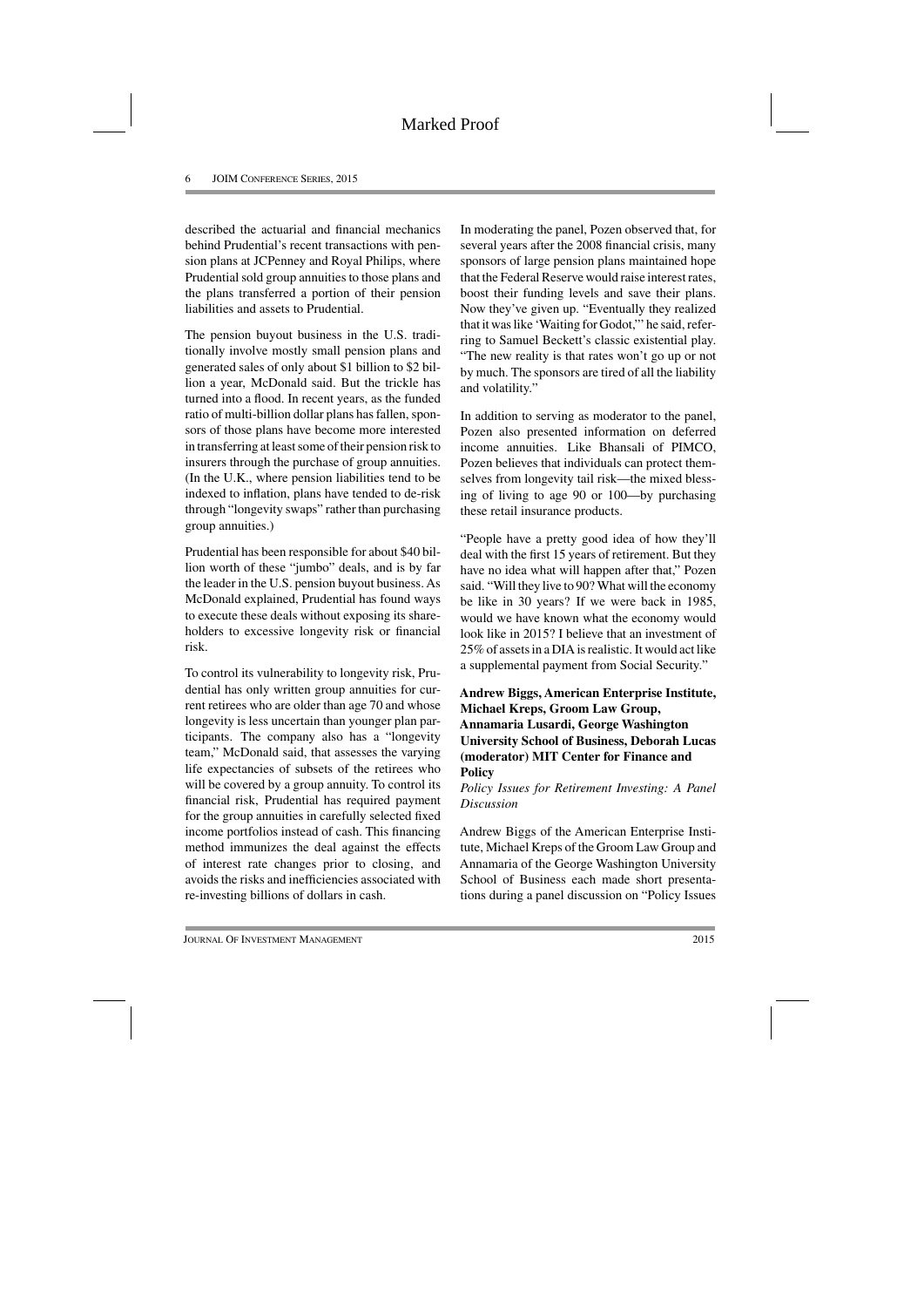for Retirement Investing." Deborah Lucas, director of the MIT Center for Finance and Policy, moderated the panel.

In a presentation entitled, "Investment Risk and Contribution Volatility of Public Employee Pensions," Biggs said that public pension sponsors tend to make assumptions about their ability to make annual contributions to their plans and about their future investment returns that are unrealistically optimistic.

The mismatch between assumptions and reality, he warned, can only lead to plan insolvency and/or large increases in the burden on taxpayers to meet the plan obligations. He recommends converting defined benefit public pensions to defined contribution plans. "If plan sponsors really want stable contributions, they need to get a DC plan," he said.

But Annamaria Lusardi, who directs the Global Financial Literacy Excellence Center at the GWU School of Business, cited a mismatch between the complexities of DC plans and the low financial literacy levels of may DC participants. Many participants are unprepared to make the decisions concerning contribution rates, investment selection, loans and hardship withdrawals, and whether to annuitize—that self-directed DC plans require of them, she said.

In addition to lacking financial literacy, Americans carry increasing amounts of debt. Babyboomers (ages 56 to 61 in 2008) have an average debt-to-asset ratio of 22.9%, and an average home loan-to-home value ratio of 29.3%, according to Lusardi. By contrast, those ages 56 to 61 in 1992 had an average debt-to-asset ratio of just 9.6% and an average home loan-to home value ratio of only 17%. According to the University of Michigan's ongoing Health and Retirement Study, 24.3% of Boomers have saved less than \$25,000; only 18% of the 1992 generation had so little savings (in constant 2012 dollars). Debt service acts as a drag on progress toward retirement savings goals. Lusardi recommended a variety of steps that could be taken to simplify those decisions and educate participants.

Michael P. Kreps, a principal at Groom Law Group who has also served as Pensions Counsel to the Senate Committee on Health, Labor & Pensions, offered his view on the chance that Congress will act on any of its members' various proposals to expand access to workplace retirement savings plans. Legislation has been introduced in the House and Senate to enact President Obama's proposal for automatic IRAs in companies that don't offer retirement plans, but there's been little progress.

Retirement security has traditionally been a safe, bipartisan issue, Kreps said. But there's currently no "express support" for mandatory workplace plans in the Republican-controlled House, and some business groups oppose any government mandate to offer a plan. Given the gridlock in Washington, Kreps noted, the best near-term hope for expanding access to retirement plans (only about half of full-time U.S. workers are covered) lies at the state level, either with state-run DC plans, state-administered automatic IRAs or state-sponsored marketplaces for the purchase of retirement plan services.

## **Deborah Lucas, MIT Center for Finance and Policy**

*Hacking Reverse Mortgages*

In addition to moderating the public policy panel, Ms. Lucas gave a presentation entitled, "Hacking Reverse Mortgages." Reverse mortgages, also known as HECMs (Home Equity Conversion Mortgages or "equity release" in the UK) allow people ages 62 or older to borrow against the equity in their homes, either in lump sums or through lines of credit. The Federal Housing